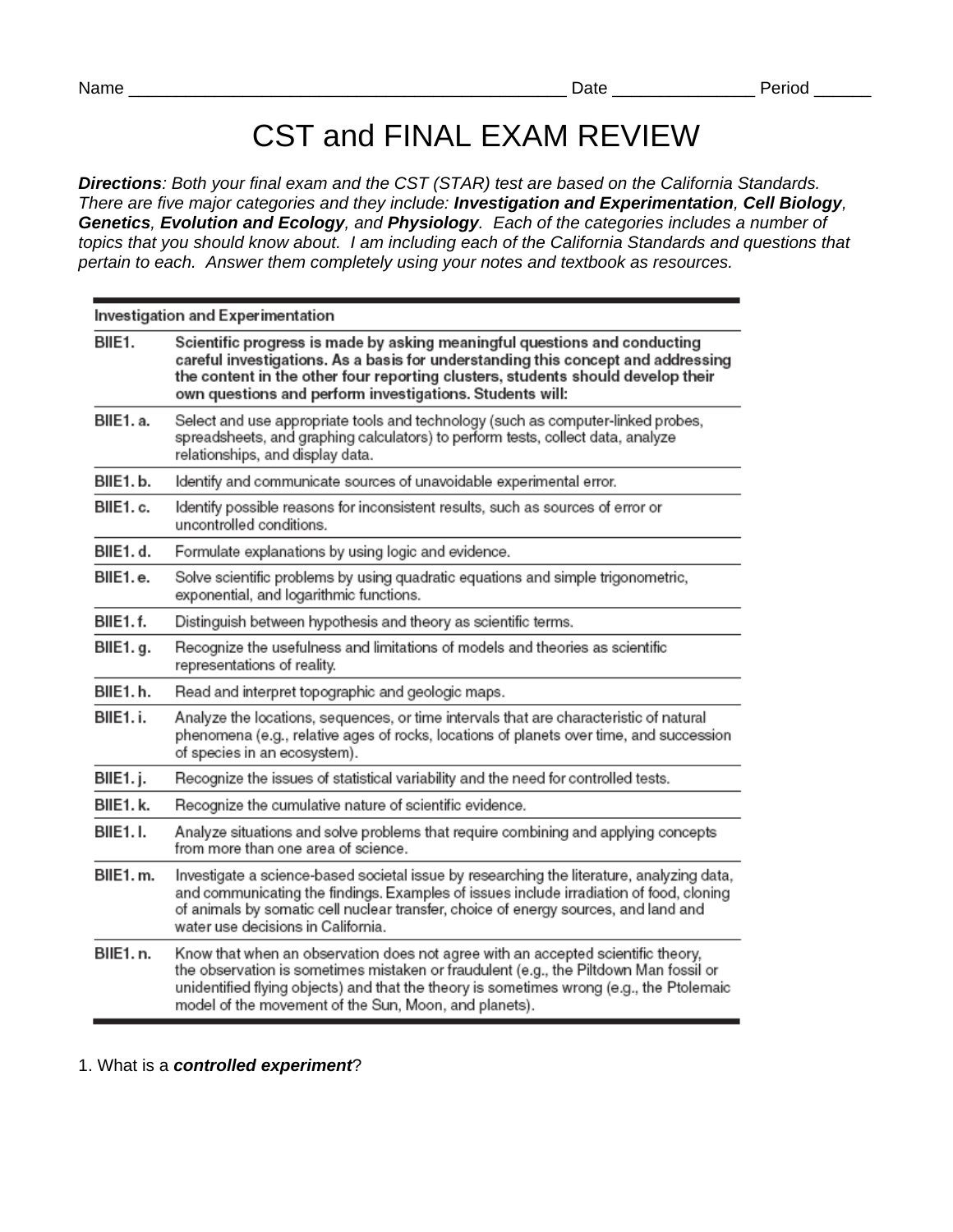3. When conducting experiments, sometimes the results are not consistent and may yield results that are obviously wrong. What might be some typical sources of unavoidable errors?

| Cell Biology |                                                                                                                                                                                                                                   |
|--------------|-----------------------------------------------------------------------------------------------------------------------------------------------------------------------------------------------------------------------------------|
| BI1.         | The fundamental life processes of plants and animals depend on a variety<br>of chemical reactions that occur in specialized areas of the organism's cells.<br>As a basis for understanding this concept:                          |
| BI1. a.      | Students know cells are enclosed within semipermeable membranes that regulate<br>their interaction with their surroundings.                                                                                                       |
| BI1.b.       | Students know enzymes are proteins that catalyze biochemical reactions without<br>altering the reaction equilibrium and the activities of enzymes depend on the<br>temperature, ionic conditions, and the pH of the surroundings. |
| BI1. c.      | Students know how prokaryotic cells, eukaryotic cells (including those from plants<br>and animals), and viruses differ in complexity and general structure.                                                                       |
| BI1. d.      | Students know the central dogma of molecular biology outlines the flow of<br>information from transcription of ribonucleic acid (RNA) in the nucleus to<br>translation of proteins on ribosomes in the cytoplasm.                 |
| BI1.e.       | Students know the role of the endoplasmic reticulum and Golgi apparatus in the<br>secretion of proteins.                                                                                                                          |
| BI1.f.       | Students know usable energy is captured from sunlight by chloroplasts and is<br>stored through the synthesis of sugar from carbon dioxide.                                                                                        |
| BI1. g.      | Students know the role of the mitochondria in making stored chemical-bond energy<br>available to cells by completing the breakdown of glucose to carbon dioxide.                                                                  |
| BI1. h.      | Students know most macromolecules (polysaccharides, nucleic acids,<br>proteins, lipids) in cells and organisms are synthesized from a small<br>collection of simple precursors.                                                   |

4. Why is the cell membrane referred to as being semi-permeable?

5. The *cell membrane* can be referred to as a mosaic. What is the cell membrane composed of? (**Draw a diagram and label**)

6. What is an *enzyme* and how does it speed up a chemical reaction?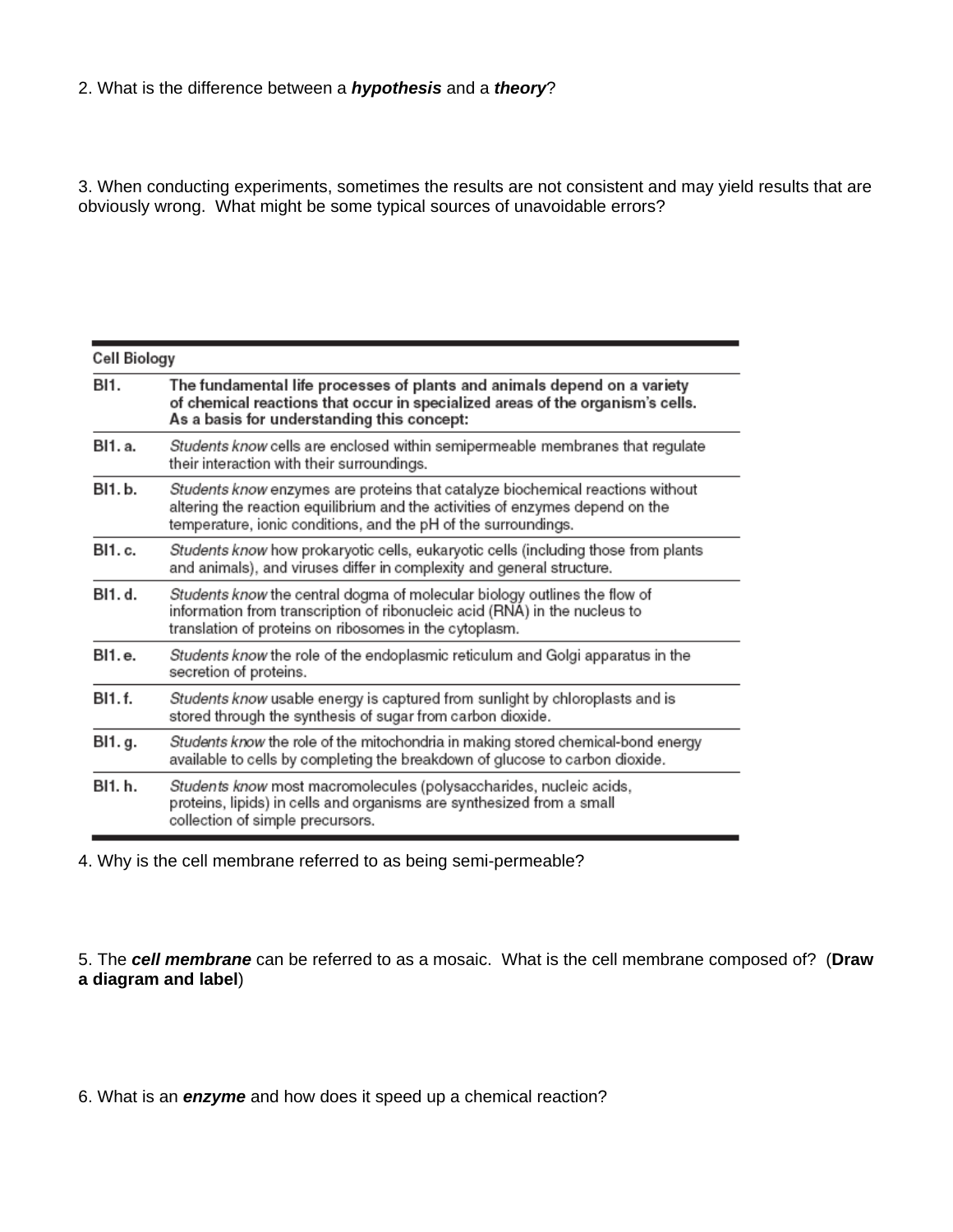7. What conditions affect the action of an enzyme (name three things)

8. What is the difference between a *prokaryotic* and *eukaryotic* cell? (Give an example of each type)

9. What are the roles of the *endoplasmic reticulum* and the *golgi apparatus* in the secretion of proteins?

10. What is the role of *mitochondria* in the cell?

11. What kind of cells might have a high number of *mitochondria*?

12. What are the four types of organic molecules found in living things?

13. Large macromolecules (polymers) are made (synthesized) from smaller building blocks called *monomers*. What are the building blocks for:

- **-** Proteins-
- Carbohydrates-
- **Nucleic Acids-**

14. Proteins are all made from amino acids. What makes one *protein* different from another?

15. What effect does **temperature** have on *proteins*?

16. What *organelle* is responsible for *photosynthesis* and what is the name of the chemical (pigment) responsible for capturing the energy from sunlight?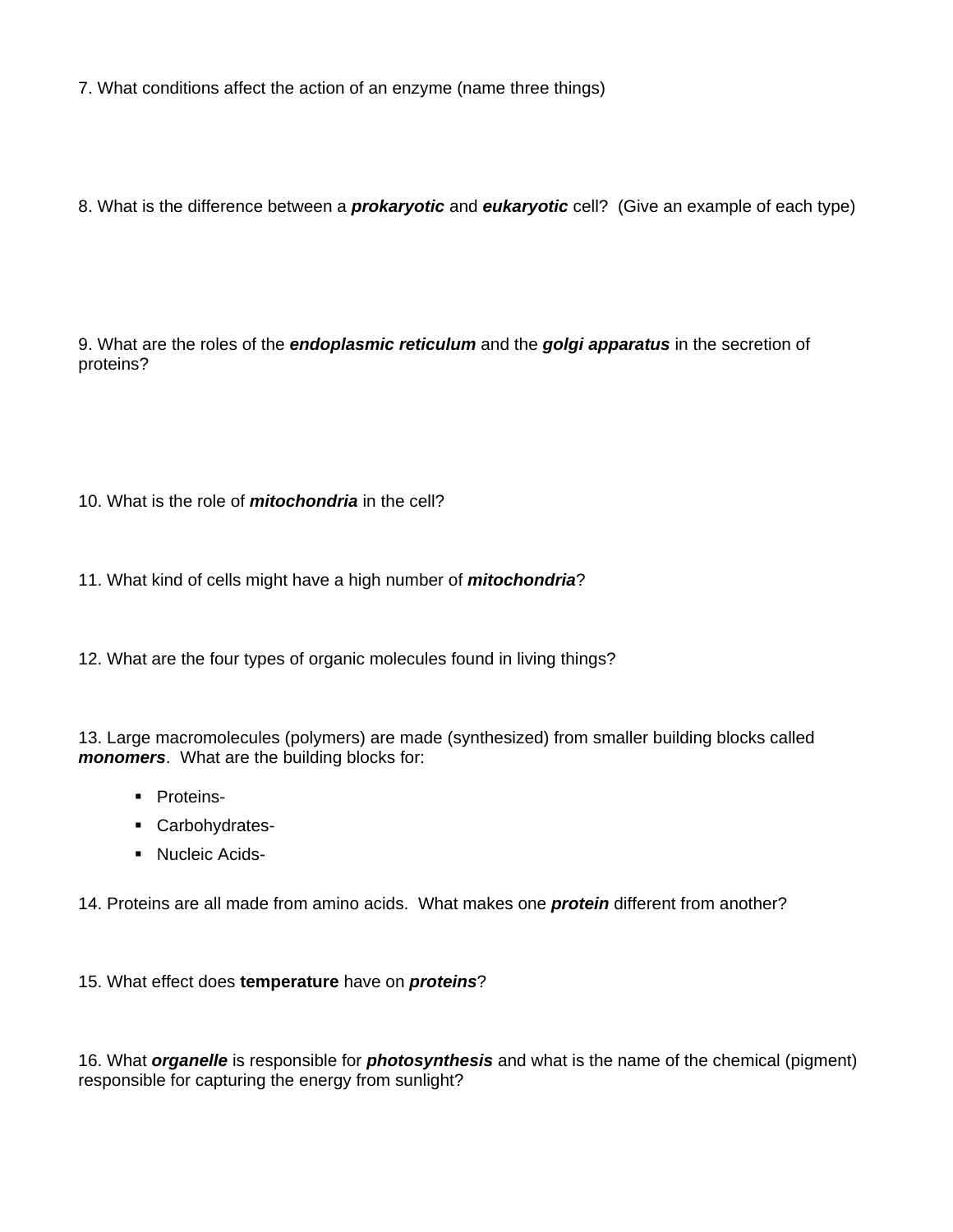| Genetics |                                                                                                                                                                                                                       |
|----------|-----------------------------------------------------------------------------------------------------------------------------------------------------------------------------------------------------------------------|
| BI2.     | Mutation and sexual reproduction lead to genetic variation in a population.<br>As a basis for understanding this concept:                                                                                             |
| BI2. a.  | Students know meiosis is an early step in sexual reproduction in which the pairs<br>of chromosomes separate and segregate randomly during cell division to produce<br>gametes containing one chromosome of each type. |
| BI2. b.  | Students know only certain cells in a multicellular organism undergo meiosis.                                                                                                                                         |
| BI2. c.  | Students know how random chromosome segregation explains the probability that<br>a particular allele will be in a gamete.                                                                                             |
| BI2. d.  | Students know new combinations of alleles may be generated in a zygote through<br>the fusion of male and female gametes (fertilization).                                                                              |
| BI2. e.  | Students know why approximately half of an individual's DNA sequence comes<br>from each parent.                                                                                                                       |
| BI2. f.  | Students know the role of chromosomes in determining an individual's sex.                                                                                                                                             |
| BI2. g.  | Students know how to predict possible combinations of alleles in a zygote from the<br>genetic makeup of the parents.                                                                                                  |
| BI3.     | A multicellular organism develops from a single zygote, and its phenotype<br>depends on its genotype, which is established at fertilization. As a basis for<br>understanding this concept:                            |
| BI3. a.  | Students know how to predict the probable outcome of phenotypes in a genetic<br>cross from the genotypes of the parents and mode of inheritance (autosomal or<br>X-linked, dominant or recessive).                    |
| BI3.b.   | Students know the genetic basis for Mendel's laws of segregation and<br>independent assortment.                                                                                                                       |
| BI4.     | Genes are a set of instructions encoded in the DNA sequence of each<br>organism that specify the sequence of amino acids in proteins characteristic<br>of that organism. As a basis for understanding this concept:   |
| BI4. a.  | Students know the general pathway by which ribosomes synthesize proteins,<br>using tRNAs to translate genetic information in mRNA.                                                                                    |
| BI4. b.  | Students know how to apply the genetic coding rules to predict the sequence of<br>amino acids from a sequence of codons in RNA.                                                                                       |
| BI4. c.  | Students know how mutations in the DNA sequence of a gene may or may<br>not affect the expression of the gene or the sequence of amino acids in an<br>encoded protein.                                                |
| BI4. d.  | Students know specialization of cells in multicellular organisms is usually due to different<br>patterns of gene expression rather than to differences of the genes themselves.                                       |
| BI4. e.  | Students know proteins can differ from one another in the number and sequence<br>of amino acids.                                                                                                                      |
| BI5.     | The genetic composition of cells can be altered by incorporation of<br>exogenous DNA into the cells. As a basis for understanding this concept:                                                                       |
| BI5. a.  | Students know the general structures and functions of DNA, RNA, and protein.                                                                                                                                          |
| BI5. b.  | Students know how to apply base-pairing rules to explain precise copying of DNA<br>during semiconservative replication and transcription of information from DNA<br>into mRNA.                                        |
| BI5. c.  | Students know how genetic engineering (biotechnology) is used to produce novel<br>biomedical and agricultural products.                                                                                               |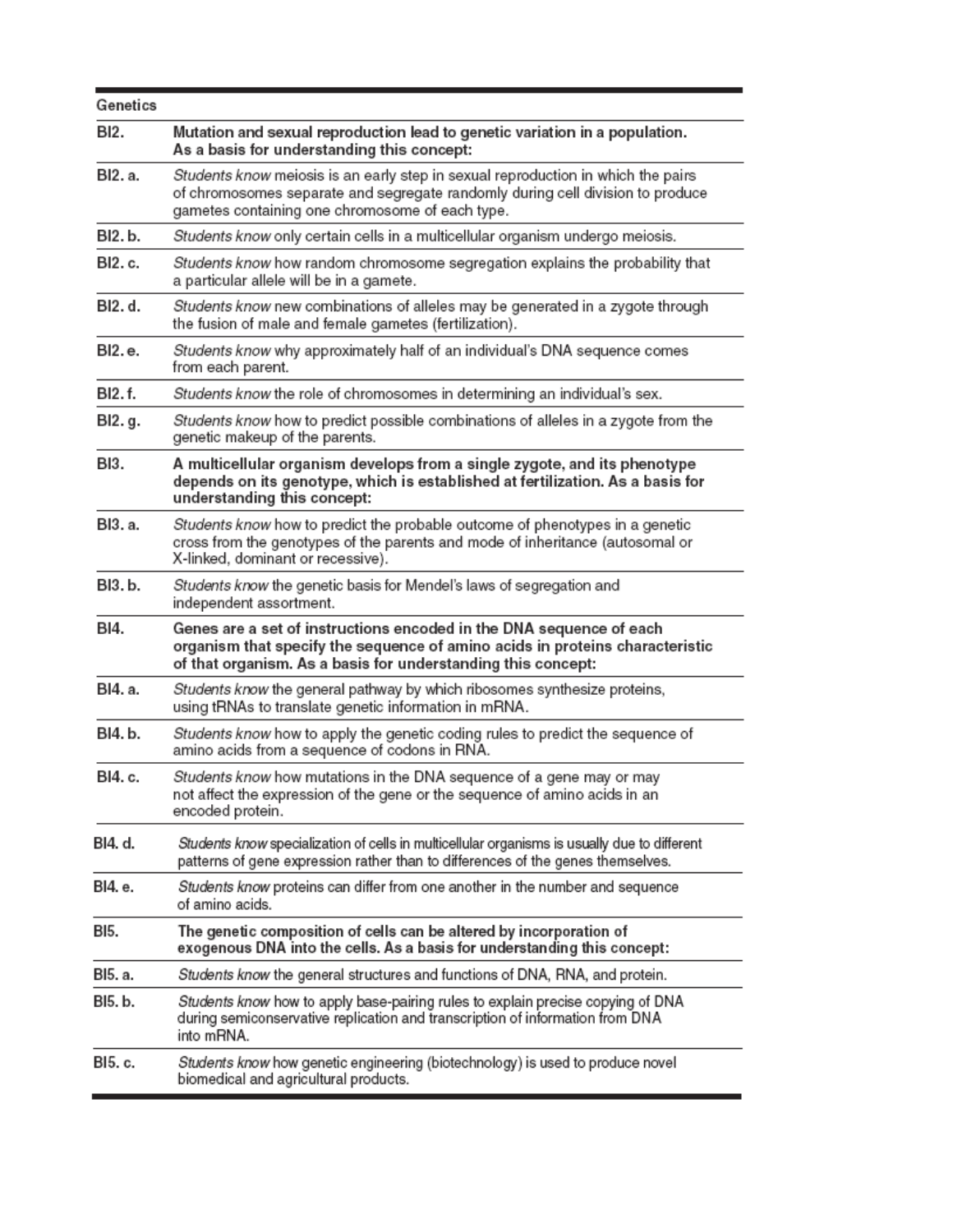17. What is *mitosis* and what types of cells undergo mitosis?

18. What is the difference between *diploid* cells and *haploid* cells?

19. What *process* produces *diploid cells* and which produces *haploid cells*?

20. What is *meiosis* and what does it result in?

21. Explain why this is a good representation of *fertilization*: *n + n =2n* 

22. What is meant be *segregation* when sex cells (gametes) are produced?

23. What is *independent assortment*?

24. What is a mutation?

25. *Mutations* may or may not affect the *expression* of a gene. Why?

26. What are *sex chromosomes* and what combinations would result in a boy or a girl?

27. What occurs during:

- *Replication*-
- *Transcription*-
- *Translation*-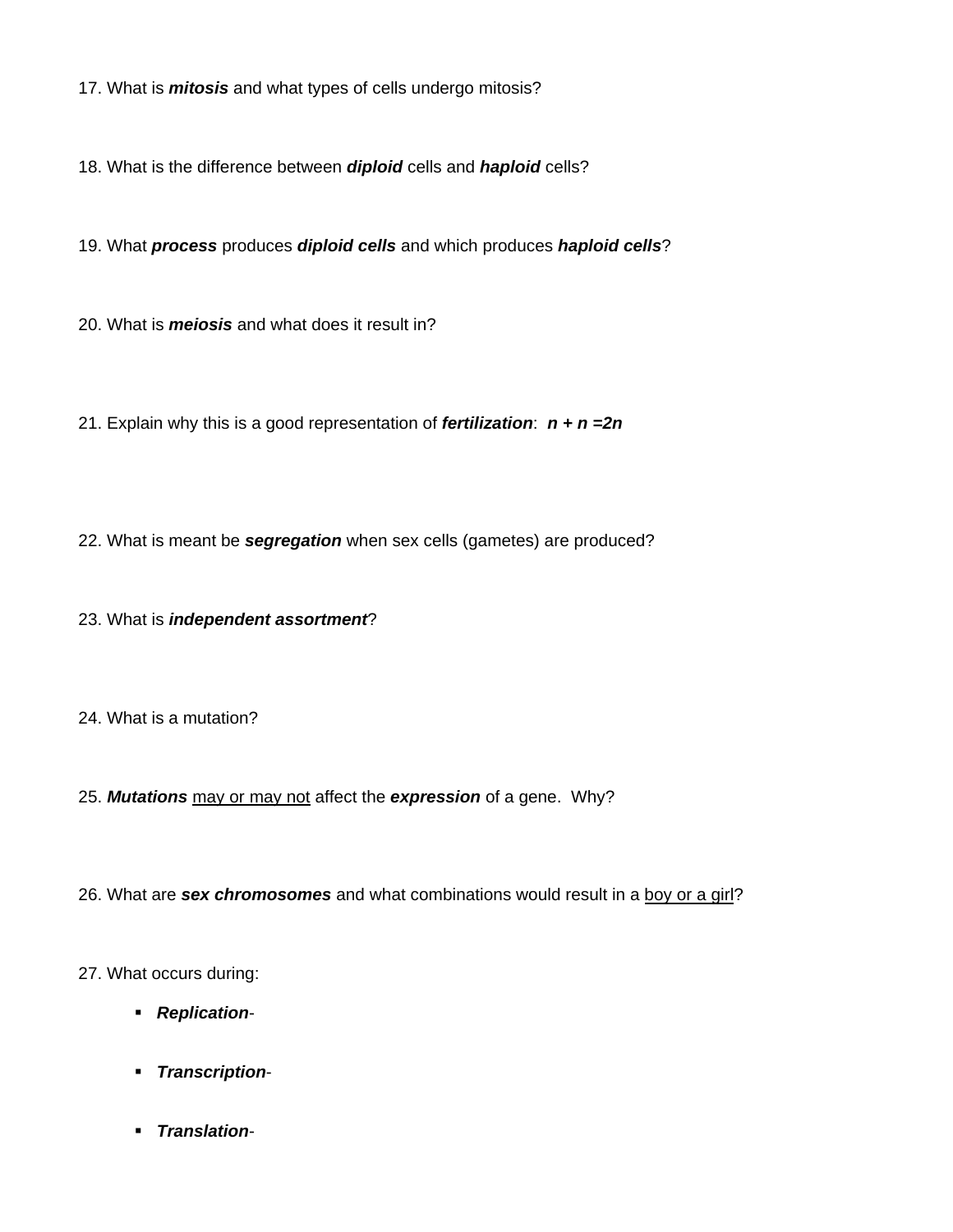28. What are the differences between *DNA* and *RNA* (name three)

29. What is a **codon** and how is it involved in protein synthesis?

30. During replication, the DNA sequence of *GTTACGCAT* would result in another strand have a sequence of?

31. During transcription, the DNA sequence of *GTTACGCAT* would result in a strand of RNA having a sequence of?

32. Use the table below to determine what *amino acid sequence* the following strands of *mRNA* would code for:

- *GGCAUACCC-*
- *UUCCAGUUA-*
- *GCATTACGG-*

What about a *DNA* sequence of:

- *GGCATACCC-*
- *UUCCAGTTA-*
- *GCATTACGG-*

## **Codons Found in Messenger RNA**

| Second Base |   |     |     |      |      |   |       |
|-------------|---|-----|-----|------|------|---|-------|
|             |   | U   | с   | А    | G    |   |       |
| First Base  |   | Phe | Ser | Tyr  | Cys  | U |       |
|             | U | Phe | Ser | Tyr  | Cys  | с |       |
|             |   | Leu | Ser | Stop | Stop | А |       |
|             |   | Leu | Ser | Stop | Trp  | G |       |
|             |   | Leu | Pro | His  | Arg  | U |       |
|             | с | Leu | Pro | His  | Arg  | С |       |
|             |   | Leu | Pro | Gln  | Arg  | А | Base  |
|             |   | Leu | Pro | Gln  | Arg  | G |       |
|             |   | lle | Thr | Asn  | Ser  | U | Third |
|             | A | lle | Thr | Asn  | Ser  | с |       |
|             |   | lle | Thr | Lys  | Arg  | А |       |
|             |   | Met | Thr | Lys  | Arg  | G |       |
|             |   | Val | Ala | Asp  | Gly  | U |       |
|             | G | Val | Ala | Asp  | Gly  | с |       |
|             |   | Val | Ala | Glu  | Gly  | А |       |
|             |   | Val | Ala | Glu  | Gly  | G |       |

33. What are the *complementary bases* in DNA and in RNA?

- *DNA*-
- *RNA*-

34. Males are more likely to have a *sex-linked trait* than females. Why?

35. Why can a women be a carrier of a *sex-linked genetic* disorder but a male cannot?

35. What is crossing over? (Draw a diagram and explain)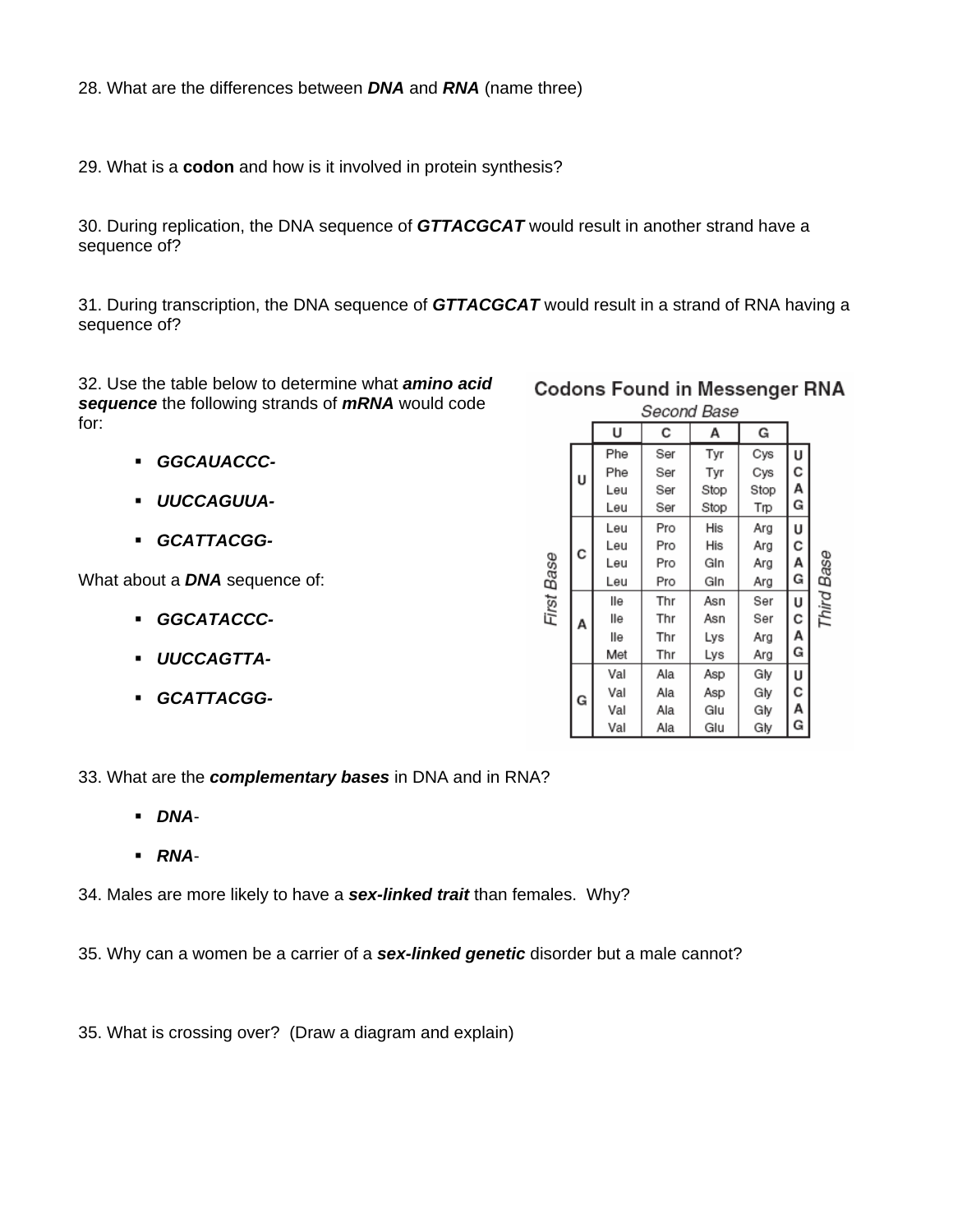36. Complete the following genetic cross and give the genotypic and phenotypic ratios of the offspring*: Tt x tt* (draw punnett square and give ratios)

37. Complete the following genetic cross and give the genotypic and phenotypic ratios of the offspring: *XX<sup>h</sup> x X<sup>h</sup>Y* (draw punnett square and give ratios)

38. In fruit flies, the gene for red eyes (R) is dominant and the gene for sepia eyes (r) is recessive. What are the possible combinations of genes in the offspring of two red-eyed heterozygous flies (Rr)? (draw punnett square)

39. What is cloning?

| Ecology |                                                                                                                                                                                                                     |
|---------|---------------------------------------------------------------------------------------------------------------------------------------------------------------------------------------------------------------------|
| BI6.    | Stability in an ecosystem is a balance between competing effects. As a basis for<br>understanding this concept:                                                                                                     |
| BI6. a. | Students know biodiversity is the sum total of different kinds of organisms and is affected by<br>alterations of habitats.                                                                                          |
| BI6. b. | Students know how to analyze changes in an ecosystem resulting from changes in climate,<br>human activity, introduction of nonnative species, or changes in population size.                                        |
| BI6. c. | Students know how fluctuations in population size in an ecosystem are determined by the<br>relative rates of birth, immigration, emigration, and death.                                                             |
| BI6. d. | Students know how water, carbon, and nitrogen cycle between abiotic resources and organic<br>matter in the ecosystem and how oxygen cycles through photosynthesis and respiration.                                  |
| BI6. e. | Students know a vital part of an ecosystem is the stability of its producers and decomposers.                                                                                                                       |
| BI6. f. | Students know at each link in a food web some energy is stored in newly made structures but<br>much energy is dissipated into the environment as heat. This dissipation may be represented<br>in an energy pyramid. |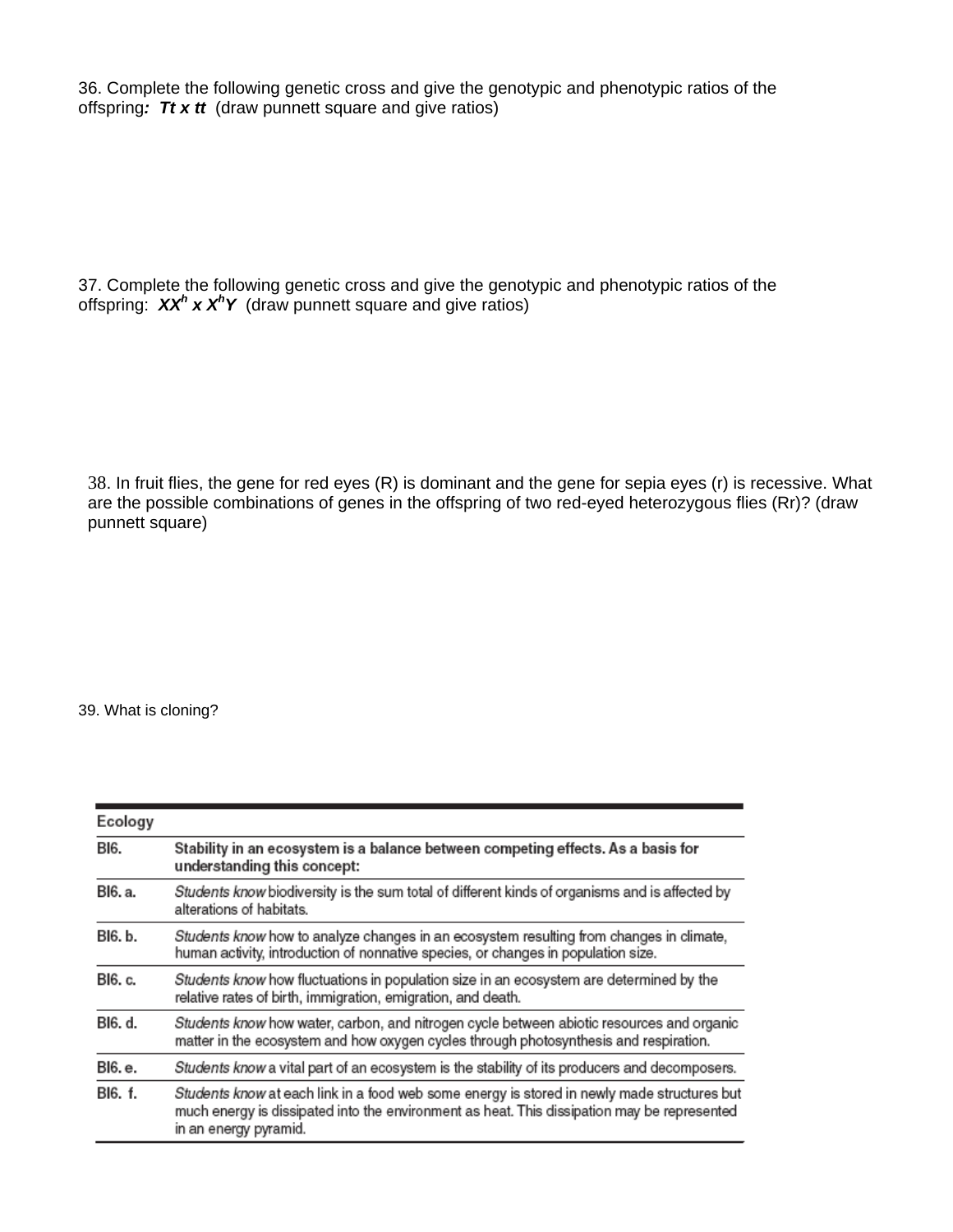40. What does biodiversity mean?

41. How do alterations in a habit affect the biodiversity?

42. What are biotic and abiotic factors that effect an environment?

43. What are are the main *trophic levels* in a food chain or web? (Draw and label a diagram)

44. What is always forms the **base** of a *food chain* or *food web*?

45. What are the **four factors** that affect a *population size*?

46. What is *ecological succession* and what is the difference between *primary* and *secondary succession*?

47. What are *biogeochemical cycles*?

48. What are the two main processes that contribute to the *oxygen* and *carbon cycles*?

49. What is an *energy pyramid* and what percent of energy is available to each succeeding *trophic level*?

50. What is *carrying capacity*?

51. How does the burning of *fossil fuels* and *deforestation* effect the environment?

52. Why are *fungi* and *bacteria* so important and helpful in preventing the Earth from being covered with dead organisms?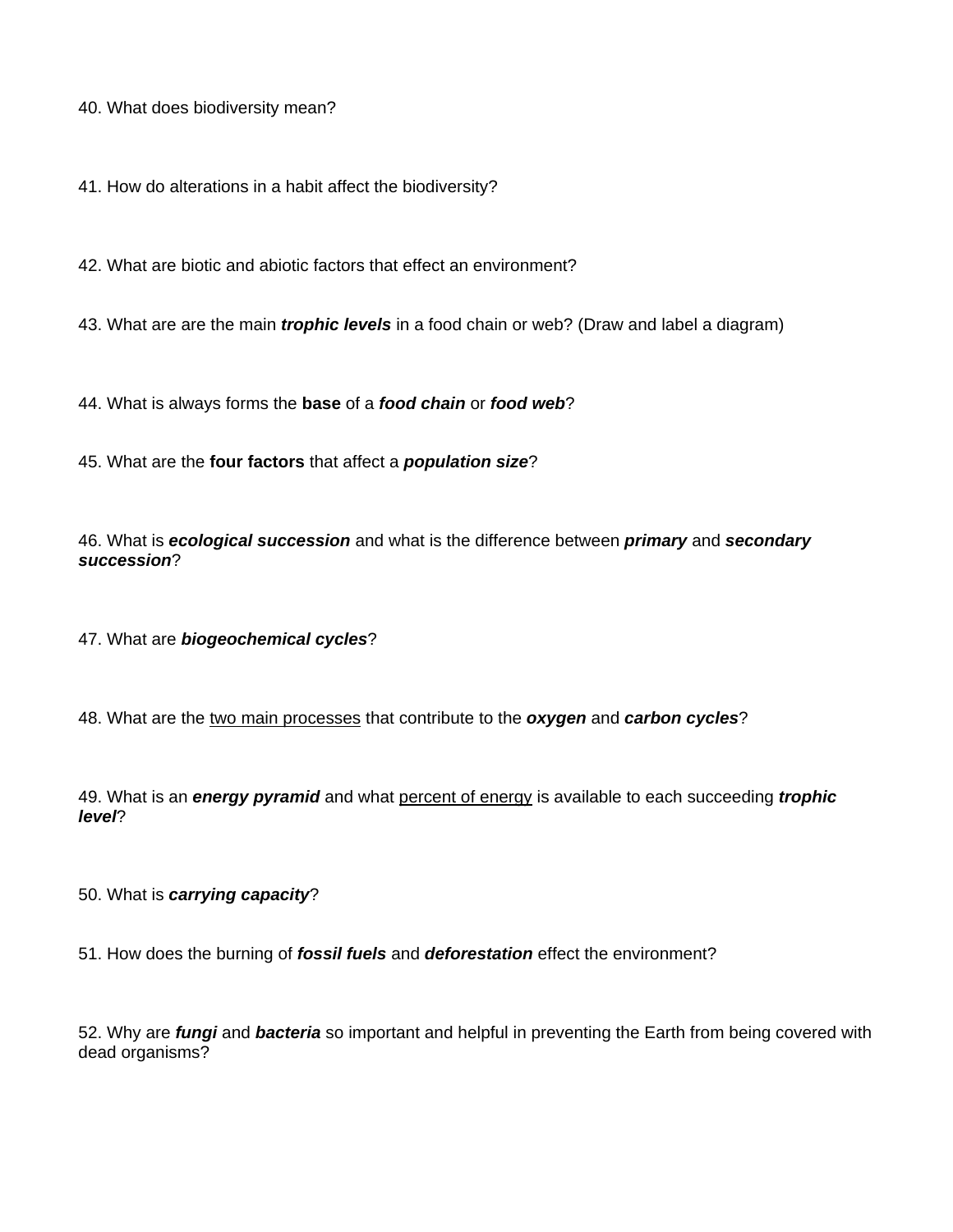| Evolution |                                                                                                                                                                          |
|-----------|--------------------------------------------------------------------------------------------------------------------------------------------------------------------------|
| BI7.      | The frequency of an allele in a gene pool of a population depends on many factors<br>and may be stable or unstable over time. As a basis for understanding this concept: |
| BI7. a.   | Students know why natural selection acts on the phenotype rather than the genotype<br>of an organism.                                                                    |
| BI7. b.   | Students know why alleles that are lethal in a homozygous individual may be carried in a<br>heterozygote and thus maintained in a gene pool.                             |
| BI7. c.   | Students know new mutations are constantly being generated in a gene pool.                                                                                               |
| BI7. d.   | Students know variation within a species increases the likelihood that at least some members<br>of a species will survive under changed environmental conditions.        |
| BI8.      | Evolution is the result of genetic changes that occur in constantly changing<br>environments. As a basis for understanding this concept:                                 |
| BI8. a.   | Students know how natural selection determines the differential survival of<br>groups of organisms.                                                                      |
| BI8. b.   | Students know a great diversity of species increases the chance that at least some<br>organisms survive major changes in the environment.                                |
| BI8. c.   | Students know the effects of genetic drift on the diversity of organisms in a population.                                                                                |
| BI8. d.   | Students know reproductive or geographic isolation affects speciation.                                                                                                   |
| BI8.e.    | Students know how to analyze fossil evidence with regard to biological diversity, episodic<br>speciation, and mass extinction.                                           |

53. What is natural selection and why does *natural selection* act on *phenotypes* instead of *genotypes*?

## 54. Define the following terms:

- Species-
- **-** Population-
- **-** Community-
- **Biome-**

55. What type of *traits* might give an individual a greater chance of *surviving* (fitness)?

56. What type of *isolation* might lead to the development of a new species?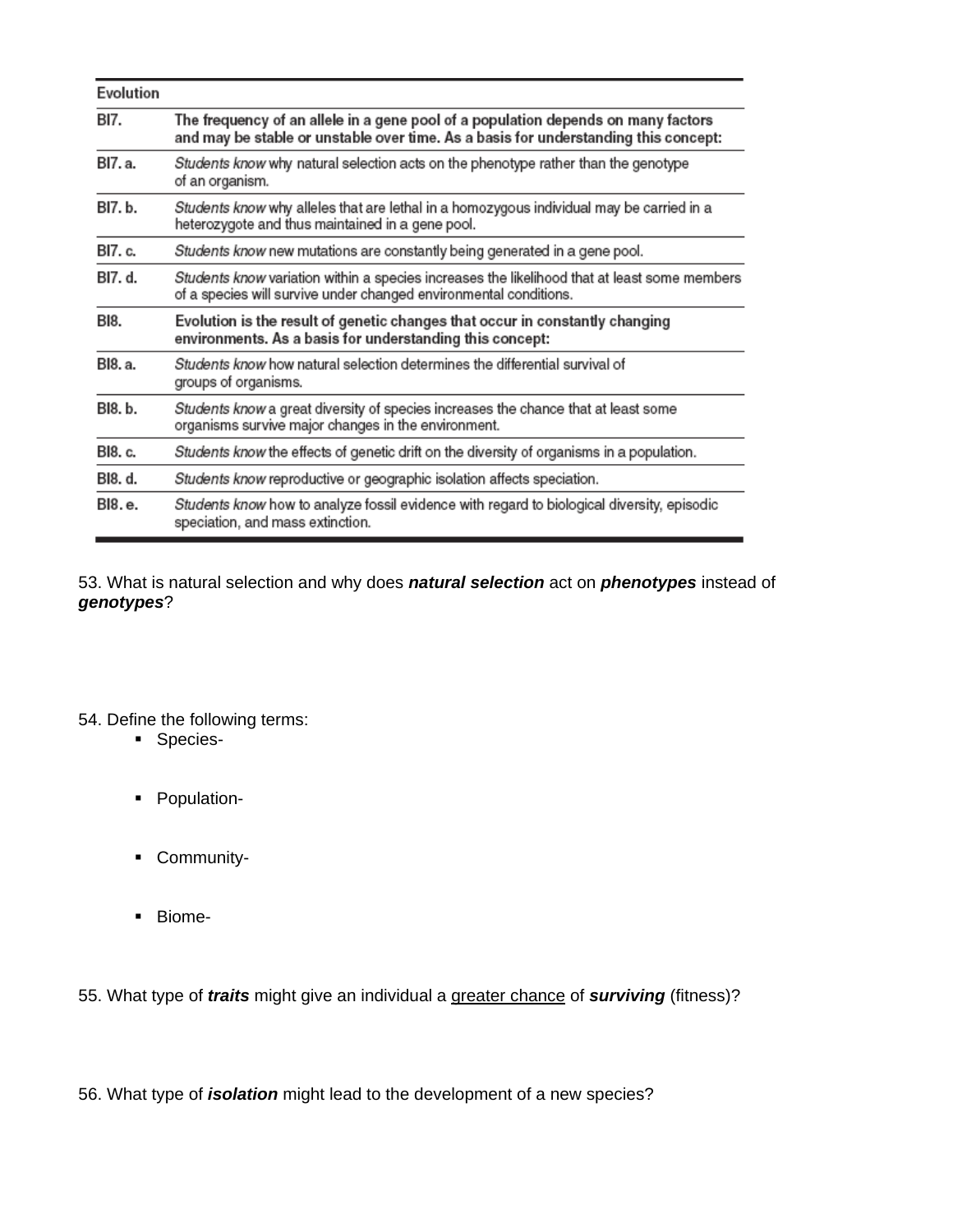57. Define the following terms:

- *Behavioral selection*-
- *Disruptive selection*-
- *Stabilizing selection*-
- *Directional selection*-
- 58. What is *genetic drift* and when might it occur?

| Physiology |                                                                                                                                                                                                                                                                   |  |
|------------|-------------------------------------------------------------------------------------------------------------------------------------------------------------------------------------------------------------------------------------------------------------------|--|
| BI9.       | As a result of the coordinated structures and functions of organ systems,<br>the internal environment of the human body remains relatively stable (homeostatic)<br>despite changes in the outside environment. As a basis for understanding<br>this concept:      |  |
| BI9. a.    | Students know how the complementary activity of major body systems provides cells<br>with oxygen and nutrients and removes toxic waste products such as carbon dioxide.                                                                                           |  |
| BI9. b.    | Students know how the nervous system mediates communication between different<br>parts of the body and the body's interactions with the environment.                                                                                                              |  |
| BI9. c.    | Students know how feedback loops in the nervous and endocrine systems regulate<br>conditions in the body.                                                                                                                                                         |  |
| BI9. d.    | Students know the functions of the nervous system and the role of neurons in<br>transmitting electrochemical impulses.                                                                                                                                            |  |
| BI9.e.     | Students know the roles of sensory neurons, interneurons, and motor neurons in<br>sensation, thought, and response.                                                                                                                                               |  |
| BI10.      | Organisms have a variety of mechanisms to combat disease. As a basis for<br>understanding the human immune response:                                                                                                                                              |  |
| BI10. a.   | Students know the role of the skin in providing nonspecific defenses against infection.                                                                                                                                                                           |  |
| BI10.b.    | Students know the role of antibodies in the body's response to infection.                                                                                                                                                                                         |  |
| BI10. c.   | Students know how vaccination protects an individual from infectious diseases.                                                                                                                                                                                    |  |
| BI10. d.   | Students know there are important differences between bacteria and viruses with<br>respect to their requirements for growth and replication, the body's primary defenses<br>against bacterial and viral infections, and effective treatments of these infections. |  |
| BI10. e.   | Students know why an individual with a compromised immune system (for example, a<br>person with AIDS) may be unable to fight off and survive infections by microorganisms<br>that are usually benign.                                                             |  |

59. What is homeostasis?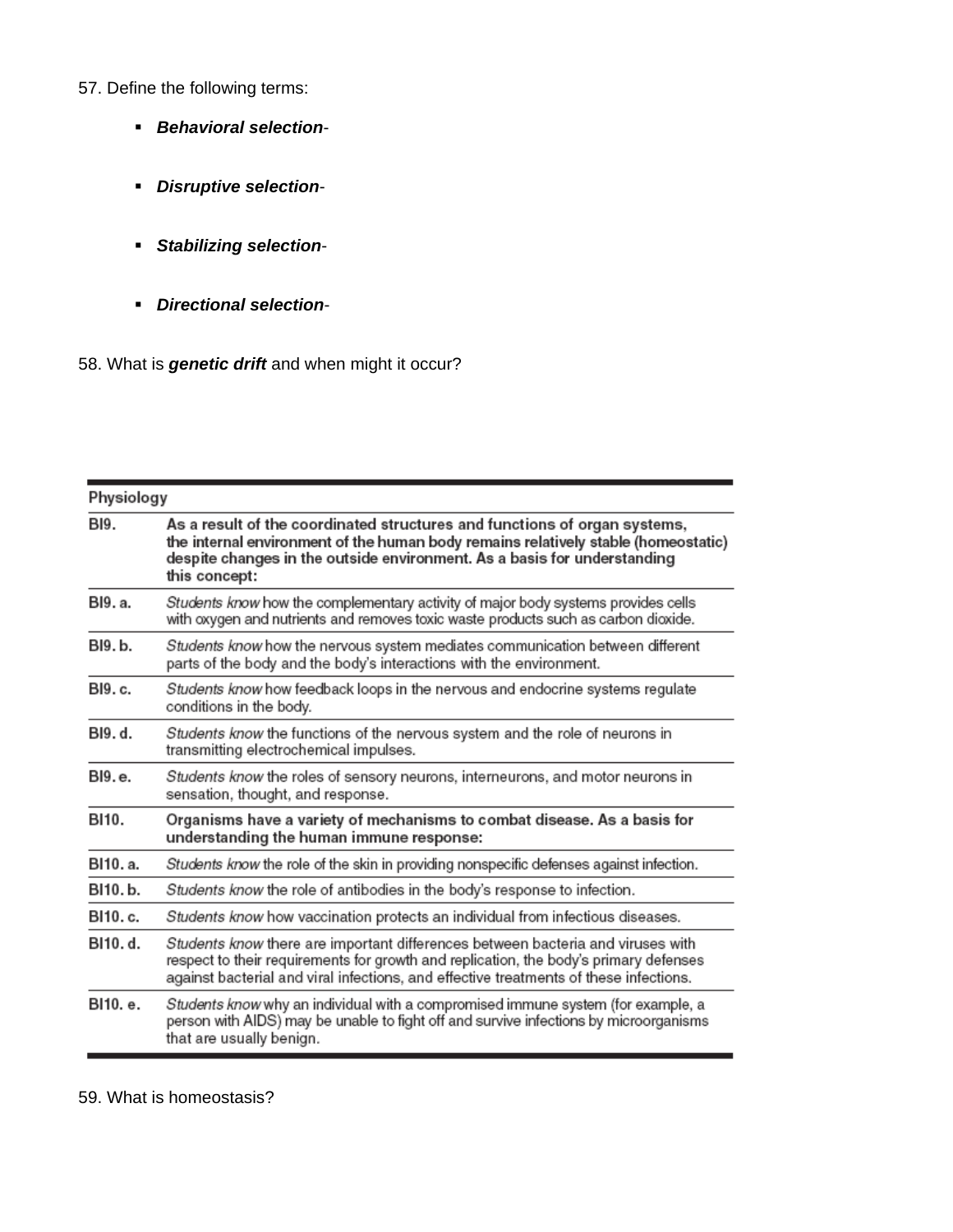60. How does a *nerve impulse* travel through the nervous system (describe an *electrochemical impulse*)

61. What is a *synapse* and how does the impulse travel across the synapse?

62. What is a *reflex arc*?

63. When you experience the "*fight or flight*" response, your adrenal glands secrete the hormone *adrenaline*. What is the result of this?

64. What is a *hormone*?

65. What is your body's *first line of defense* against pathogens?

66. How does the *HIV virus* reduce you ability to fight off infections?

67. How does your *circulatory* and *respiratory* systems work together to maintain *homeostasis*?

68. What *endocrine gland* and *hormone* it produces regulates *metabolism*?

69. What important function do your *kidneys* perform to maintain *homeostasis*?

70. How does a *vaccine* provide you with *immunity*?